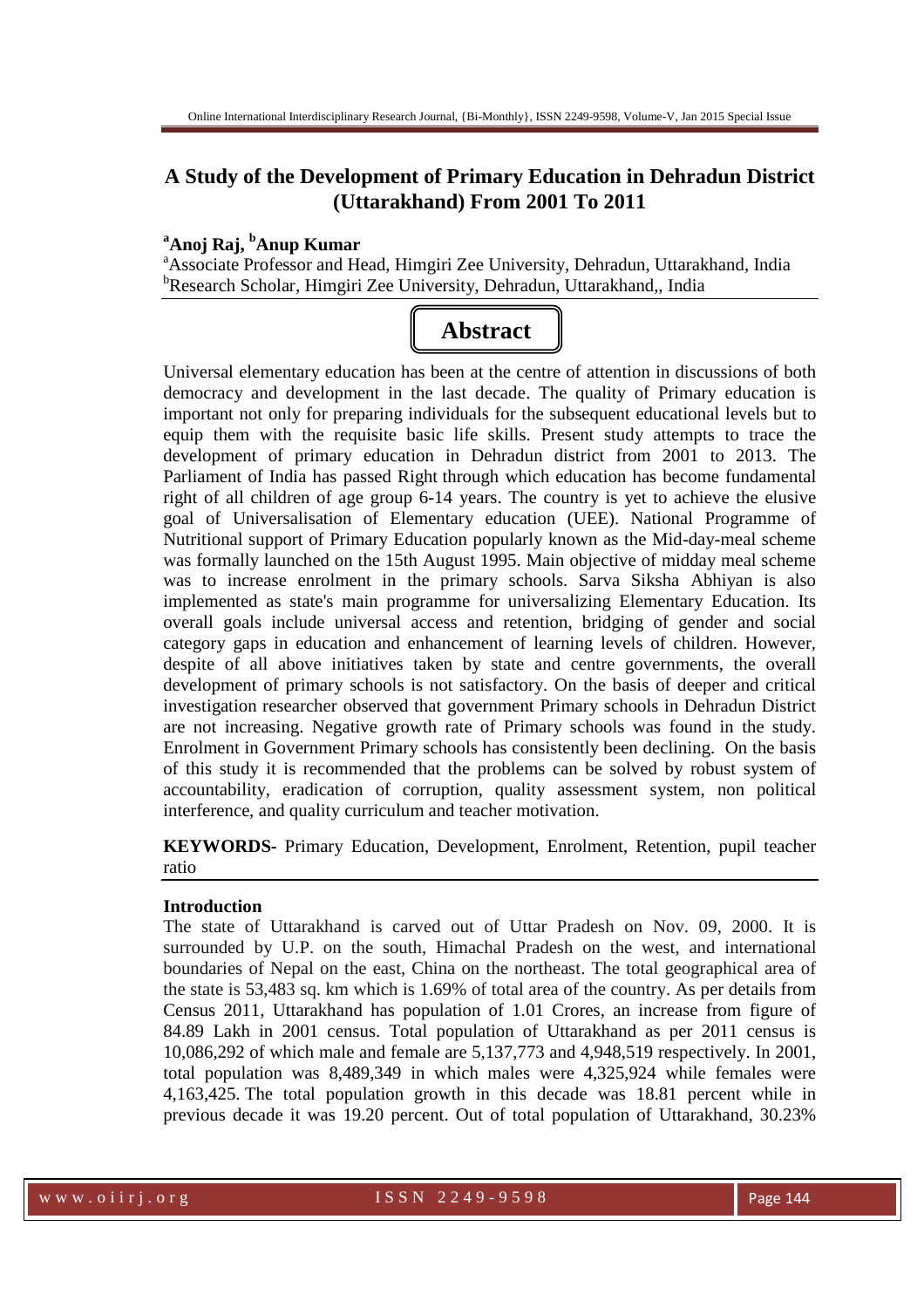people live in urban regions.. For child (0-6) sex ratio the figure for urban region stood at 868 girls per 1000 boys. Total children (0-6 age) living in urban areas of Uttarakhand were 365,038. Of total population in urban region, 11.97 % were children (0-6). Literacy rate in Uttarakhand has seen upward trend and is 78.82 percent as per 2011 population census. Of that, male literacy stands at 87.40 percent while female literacy is at 67.06 percent. In 2001, literacy rate in Uttarakhand stood at 71.62 percent of which male and female were 81.02 percent and 63.36 percent literate respectively.

Dehradun is one of the oldest cities of India and is declared as the Provisional Capital of newly created Uttaranchal (Now Uttarakhand) State in the month of Nov, 2000, Also known as the 'Adobe of Drona'. Dehradun has always been an important center for Garhwal rulers, which were captured by the British.

Education in Uttarakhand is provided by a large number of government public and private institutions. Uttarakhand had a long tradition of learning and culture. According to the Department of school education, Uttarakhand, there are 15,428 primary schools with 1,040,139 students and 22,118 working teachers, 4605 upper primary schools with 55, 0566 students, 1203 secondary schools with 37, 3233 students, and 1723 senior secondary schools with 27, 2359 students (Year 2011). In Uttarakhand state, Primary Education is considered as class from 1st to 5th class between the age group of 6 to 11 years. Female Literacy in particular enhances women's status in the family and reduces gender inequality in other fields. Literacy of the mother tends to reduce child mortality and very significantly decrease fertility rates. It has rightly been said "Educate a man and you educate an individual Educate a woman and you educate a family". The Article 45 of the Directive Principles of the State Policy was committed to ensuring free and compulsory education for all.

National Programme of Nutritional support of Primary Education (NP-NSPE) popularly known as the Mid-day-meal (MDM) scheme was formally launched on the 15th August 1995. The scheme envisaged every child in primary school to be provided cooked meal during the school hours with a maximum content of 450 calories and 12 gm of protein each day of school. Earlier state was the part of Uttar Pradesh before 8 Nov. 2000. In Uttar Pradesh dry ration distribution pattern was observed for Mid-day-meal scheme. Children enrolled in primary schools with their parents received food grain to carry it home every month.. With these efforts there was a slight improvement in enrolment but retention of these children in scheme is still remaining a challenge to the school department and Govt. While deciding a PIL the honourable Supreme Court directed to the GOI threw all states and UTs to provide cooked nutritious meal to all children enrolled primary school during school hours. Following the order of the honourable Apex Court GOU started the scheme for the 1st time is Sahaspur block of district Dehradun in the year 2001-02. The impact of this was worth seeing and promising enough to extend it to the all 13 districts, and 26 blocks of all 13 districts (2 blocks from each districts) were selected in the year 2002-03. *Sarva Siksha Abhiyan* (SSA) is implemented as state's main programme for universalizing Elementary Education. Its overall goals include universal access and retention, bridging of gender and social category gaps in education and enhancement of learning levels of children. Article 21- A and the RTE Act came into effect on 1 April 2010. RTE means that every child has a right to full time elementary education of satisfactory and equitable quality in a formal school which satisfies certain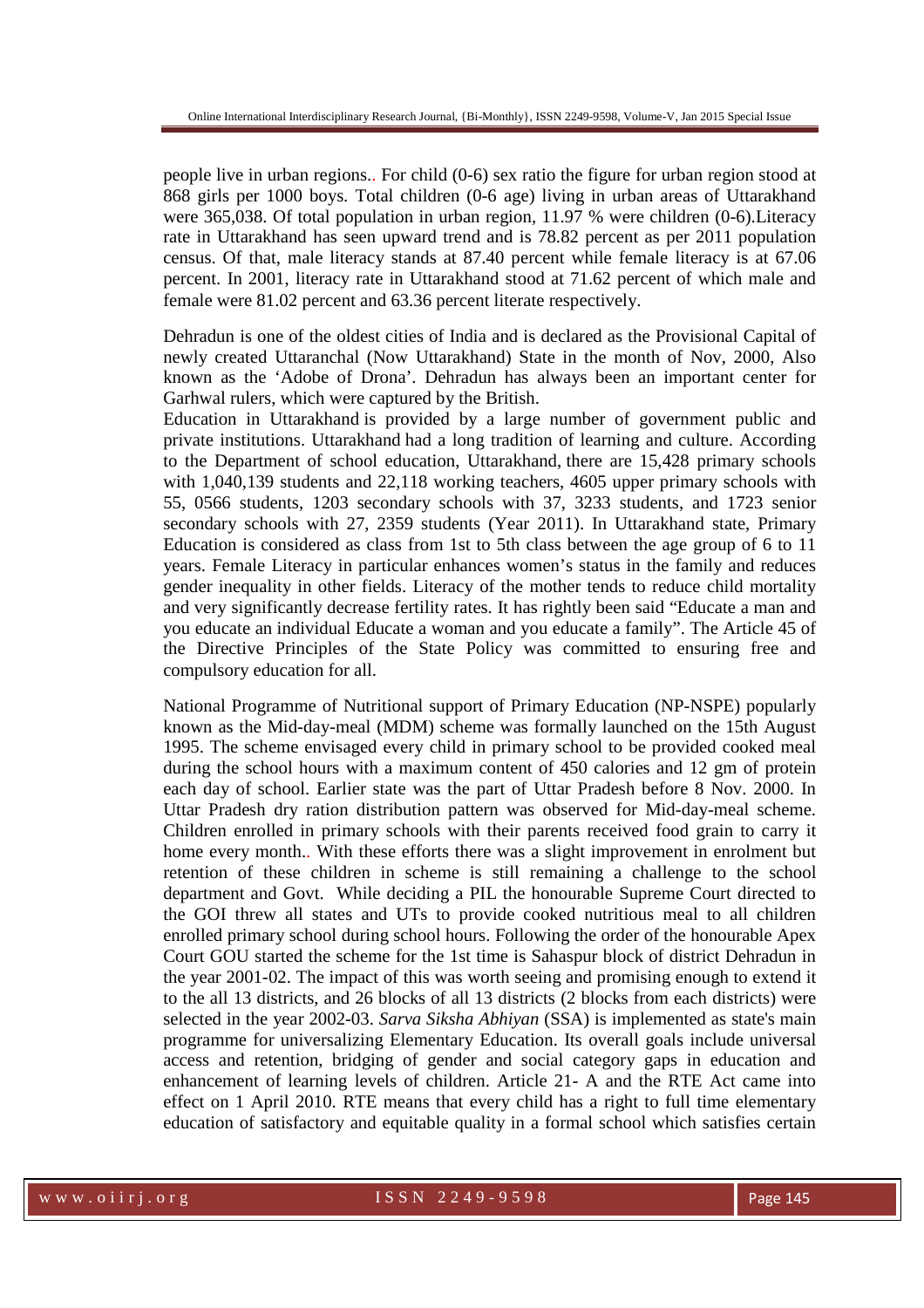essential norms and standards. The title of the RTE Act incorporates the words 'free and compulsory'. 'Free' means no child shall be liable to pay any kind of fee or charges or expenses which may prevent him or her from pursuing and completing elementary education. compulsory education' means obligation of the appropriate government to provide free elementary education and ensure compulsory admission, attendance and completion of elementary education to every child in the six to fourteen age group. Despite all above initiatives taken by state and centre governments, the overall development of primary schools especially in hill and rural areas is not satisfactory. In this connection, many questions automatically spring up in the minds of everyone concerned with primary education. How was the development of primary education in Uttrakhand? What was the growth of Primary Schools and enrollment in Uttarahkand? These were many such questions will find reliable answer only through serious sincere, scientific and systematic research. This study was a humble attempt in this direction.

#### **Rationale of the study**

There are number of studies in other states related to primary education. However, in Uttarakhand, there is not any study related to primary education and there is a need to study in this direction. The present study is an attempt to study the development of primary education in Uttarakhand from 2001 to 2013.

#### **Related Studies**

Government of India, Ministry of Human Resource Development, Department of School Education and Literacy (2013-14), presents the overall condition of primary education system of Uttarakhand. The enrolment in Government schools has consistently been declining at the primary level. Shishir Prashant, (February 11, 2013) Correspondent of Business Standard points out that, Uttarakhand government is planning to run its Primary schools under the private public partnership (PPP) mode. In the first phase, eight primary schools in Dehradun district would be operated under a pilot project scheme, official sources said. According to the state PPP cell, the enrolment level in government primary schools is continuously dropping due to lack of basic infrastructure, shortage of teaching staff, sub-standard quality of education and medium of education not being English has forced the government to adopt PPP route for running these primary schools. The eight primary schools are Hakikatrai Nagar primary school, Bapunagar primary school, Chakhuwala No 2 primary school, Araghar No 1 primary school, Sayeedpur primary school, Amrit Kaur Road primary school, Jhadipani primary school and Dhudli primary school, said Sumit Barua who is heading the PPP cell. According to National Knowledge Commission 2005-about 200 million children in the 6-14 age group 30 million remain un-enrolled. 85 million drop-out at various stages of schooling Teacher student ratio is 1.46 in primary schools; 1:35 in upper primary schools and 1:33 in Secondary and Senior Secondary Schools Migration of urban poor from public to private schools due to problems of quality and lack of accountability. O. V. Lakshmi, (2013) conducted a study "Problems of students in Elementary Education". The objective of the study was to find out the reasons of this problem of non enrolment, non retention, dropout and quality of education which are the basic aspects of national development. Pramod Kumar, (2013) points out why the state of India's primary education is shocking. Anybody cannot expect steady migration of students from government to private schools and a rapid fall in quality of education in a country where education is a constitutionally guaranteed fundamental right. Then, that is the story of rural India, where 70 percent of the country's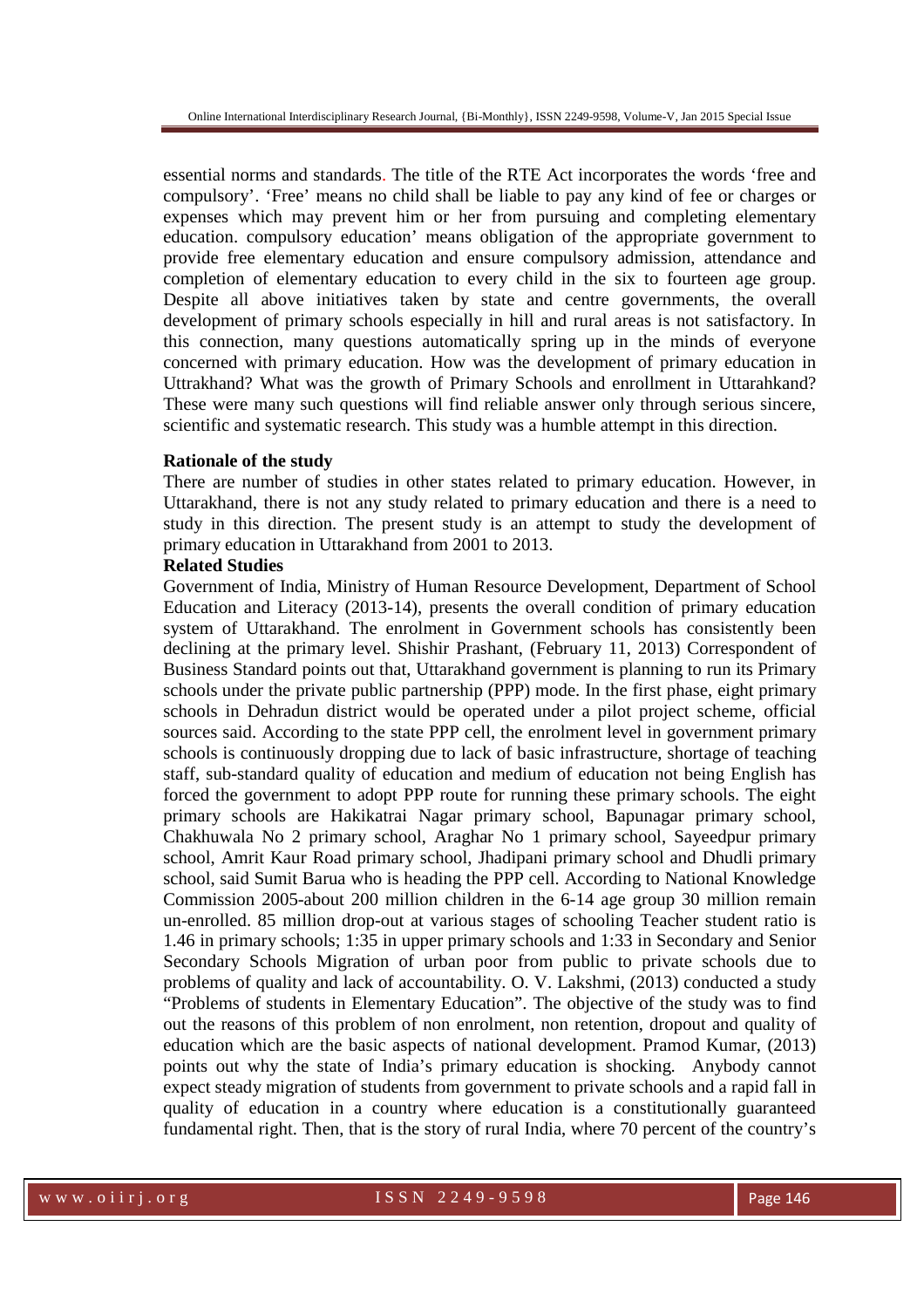population lives. Ambika Prasad, (2013) deals with the status of primary education in South Asia. Realizing the significance of primary education, in building a modem society, the status of South-Asian countries in this field is really frustrating. The goal of universal access to basic education and completion of primary education of at least 80 percent of primary-school-age children by the end of this century seems to be a dream only. Marie Lall, (2005) explored "The Challenges for India's Education System". Despite efforts to incorporate all sections of the population into the Indian education system, through mechanisms such as positive discrimination and non formal education, large numbers of young people are still without schooling. It is estimated that at least 35 million, and possibly as many as 60 million, children aged 6–14 years are not in school.

# **Objectives of the Study**

The following were the objectives of the present study:

- **1.** To study the growth of Primary Schools year wise from 2001 to 20113
- **2.** To study the growth in enrolment in Government primary schools Year wise from 2001 to 2013
- **3.** To compare the growth of primary schools with Population growth.

# **Delimitation of the study**

The present study was confined to the Dehradun district only. Study was limited to government Primary schools only.

# **Methodology**

Methodology refers to the choice and use of particular strategies and tools for data gathering and analysis. Keeping in view the nature of the present study, Historical method was adopted. Primary and secondary data was used for the data analysis. All primary schools and their students in Dehradun district constituted the Population of the study. All government primary schools and their students from Dehradun district was selected through purposive sampling techniques for the present study.

# **Data Analysis**

Analysis of data is a process of inspecting, cleaning, transforming, and modeling data with the goal of discovering useful information, suggesting conclusions, and supporting decision-making. The percentage growth rate technique has been used in the present study. The following formula has been used to calculate the percentage growth rate.

Computation of growth rate:  $PGR = (P2 - P1) \div P1) \times K$ 

Where: PGR- percentage growth rate

P2 - Figure of the latest year under study

P1 - Figure of the Base year under study and K indicate hundred

#### Table 1: **Growth in Primary Schools Year wise from 2001 to 2012 in Dehradun**   $D: \mathcal{L} \to \mathcal{L}$

| глянс     |                                  |  |  |  |
|-----------|----------------------------------|--|--|--|
| Year      | Growth (in %) in Primary Schools |  |  |  |
| 2000-2001 | ΝA                               |  |  |  |
| 2001-2002 | ΝA                               |  |  |  |
| 2002-2003 | 4.12                             |  |  |  |
| 2003-2004 | $-1.16$                          |  |  |  |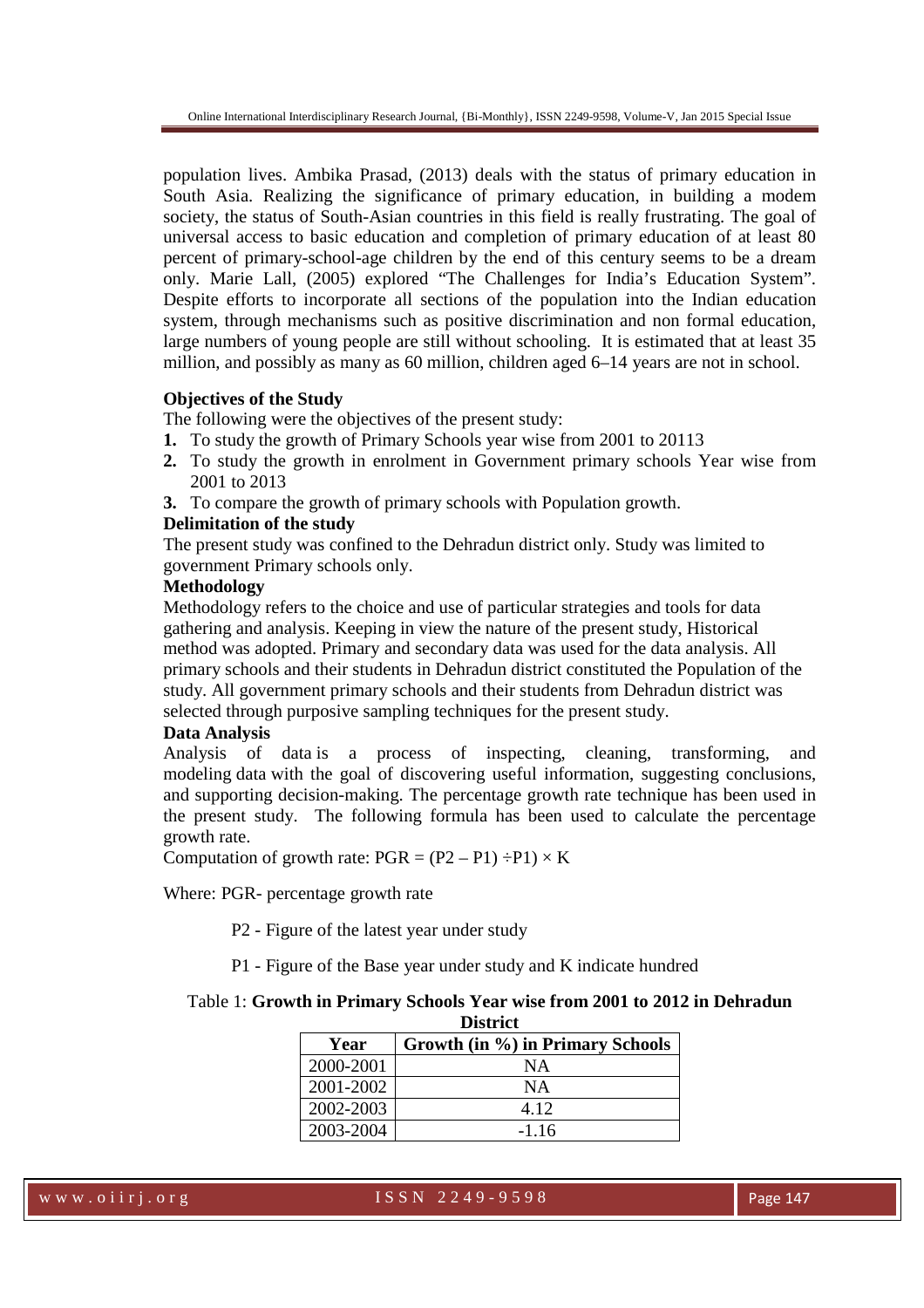| 2004-2005 | $-1.65$ |
|-----------|---------|
| 2005-2006 | 5.87    |
| 2006-2007 | 10.64   |
| 2007-2008 | $-0.92$ |
| 2008-2009 | $-2.23$ |
| 2009-2010 | $-3.63$ |
| 2010-2011 | 3.33    |

 **Source: DISE Data** 





Table 1 point out the growth of primary schools per year from 2001 to 2012. Negative growth of Primary Schools was found in most of the years from 2000-2001 to 2010-2011. During the session 2003-2004 and 2004-2005 the growth rate were found -1.16 and -1.65 respectively. In session 2005-2006 and 2006-2007 growth rates were found positive which was 5.87% and 10.64% respectively. From the session 2007-2008 to 2009-2010 the growth were found negative as 0.92, -2.23 and 3.54 respectively.

| Table 2: Growth in Enrolment in Government Primary Schools Year wise from |              |  |
|---------------------------------------------------------------------------|--------------|--|
|                                                                           | 2001 to 2012 |  |

| Year      | Growth (in%) in Enrolment in Government Primary Schools |
|-----------|---------------------------------------------------------|
| 2001-2002 | <b>NA</b>                                               |
| 2002-2003 | $-0.01$                                                 |
| 2003-2004 | 0.64                                                    |
| 2004-2005 | $-3.93$                                                 |
| 2005-2006 | 5.52                                                    |
| 2006-2007 | 6.38                                                    |
| 2007-2008 | $-3.45$                                                 |
| 2008-2009 | $-11.2$                                                 |
| 2009-2010 | $-4.92$                                                 |
| 2010-2011 | $-5.45$                                                 |

**Source: DISE Data** 

www.oiirj.org ISSN 2249-9598 Page 148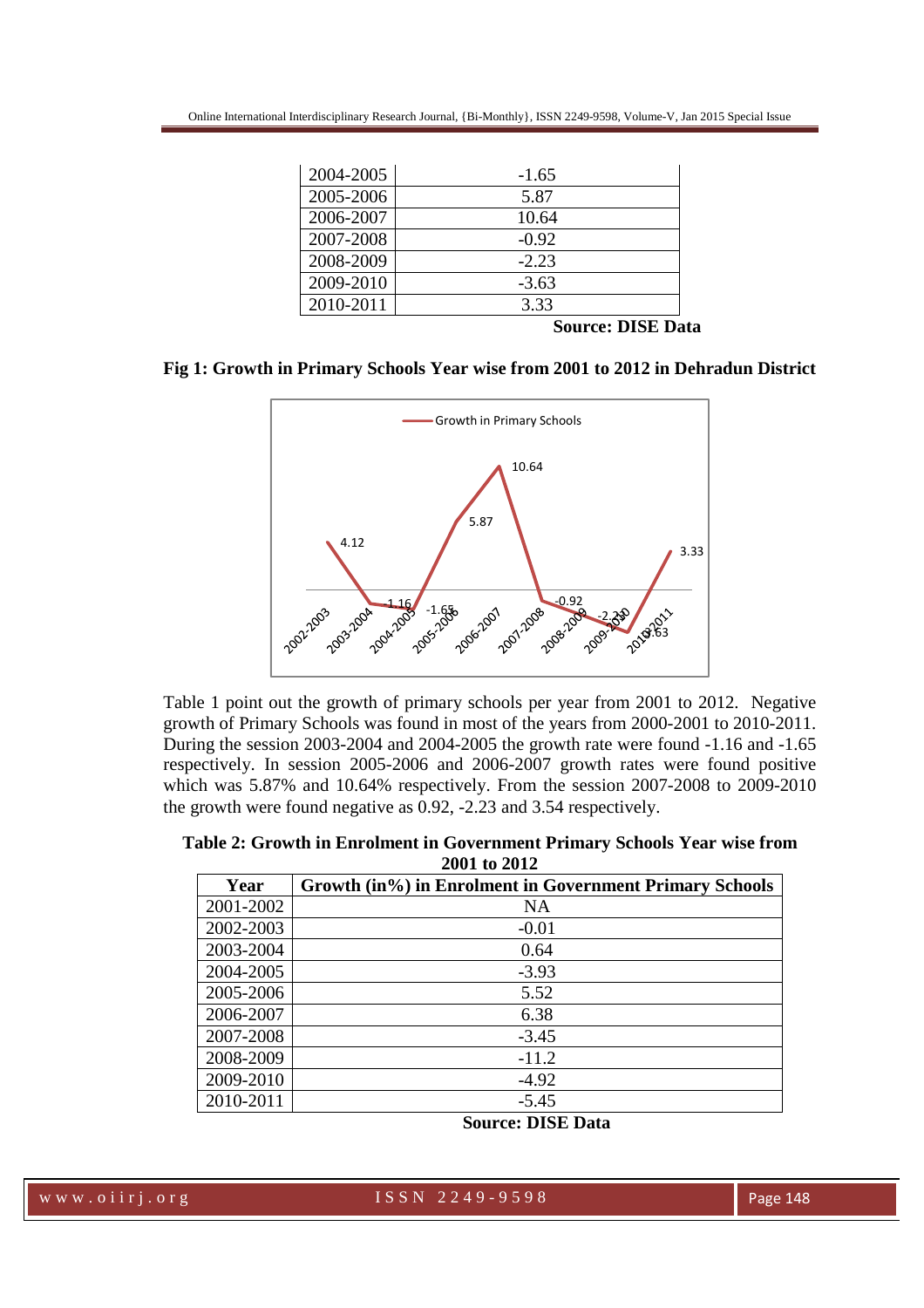# **Fig 2: Growth in Enrolment in Government Primary Schools Year wise from 2001 to 2012**



Table 2 indicates that enrolment in Government Primary schools has consistently been declining. In 2002-2003 the growth of the enrolment was -0.01%. Which rose up to 0.64% in 2003-2004. But again the growth of enrolment decreased up to -3.93% in 2004- 2005 session. During the session 2005-2006 and 2006-2007 the growth were found 5.52% and 6.38% respectively. From the session 2007-2008 to 2010-2011 the growth of enrolment declined by consistently as -3.45%,-11.25,-4.92% and -5.45% respectively.

|          | Growth (in%) Per Year in | Growth (in%) in Primary |
|----------|--------------------------|-------------------------|
| Year     | <b>Population</b>        | <b>Schools</b>          |
| 2000-    |                          |                         |
| 2001     | 3.23                     | <b>NA</b>               |
| $2001 -$ |                          |                         |
| 2002     | 3.13                     | <b>NA</b>               |
| 2002-    |                          |                         |
| 2003     | 3.03                     | 4.12                    |
| 2003-    |                          |                         |
| 2004     | 2.94                     | $-1.21$                 |
| 2004-    |                          |                         |
| 2005     | 2.86                     | $-1.65$                 |
| $2005 -$ |                          |                         |
| 2006     | 2.78                     | 5.8                     |
| 2006-    |                          |                         |
| 2007     | 2.7                      | 10.64                   |
| 2007-    |                          |                         |
| 2008     | 2.63                     | $-0.92$                 |
| 2008-    |                          |                         |
| 2009     | 2.56                     | $-2.23$                 |
| 2009-    |                          |                         |
| 2010     | 2.5                      | $-3.54$                 |
| 2010-    |                          |                         |
| 2011     | 2.44                     | 3.33                    |

| Table 3: Comparison of Growth in Population and Growth in Primary Schools in |  |
|------------------------------------------------------------------------------|--|
| <b>Dehradun District</b>                                                     |  |

 **Source: DISE, Data**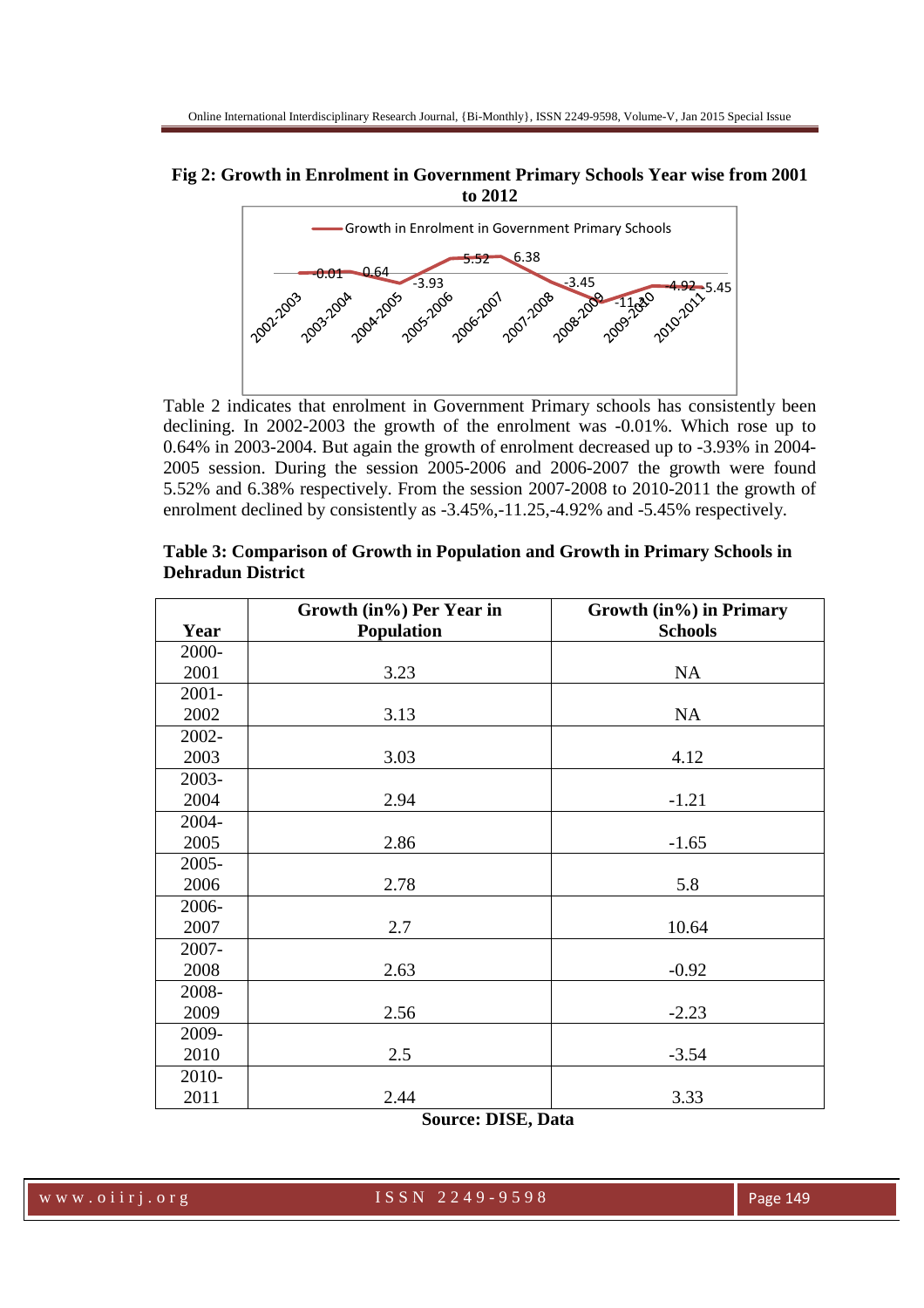**Fig 3: Comparison of Growth in Population and Growth in Primary Schools in Dehradun District**



Table 3 reveals comparison of population growth with growth in Primary Schools. Population growth has been almost consistent from the year 2000-2001 to 2010-2011. Negative growth of Primary Schools was found in most of the years from 2000-2001 to 2010-2011. During the session 2003-2004 and 2004-2005 the growth rate were found - 1.21 and -1.65 respectively. In session 2005-2006 and 2006-2007 growth rates were found positive. From the session 2007-2008 to 2009-2010 the growth were found negative as 0.92, -2.23 and 3.54 respectively.

#### **Findings of the study**

Negative growth of Primary Schools was found in most of the years from 2000-2001 to 2010-2011. During the session 2003-2004 and 2004-2005 the growth rate were found - 1.16 and -1.65 respectively. In session 2005-2006 and 2006-2007 growth rates were found positive which was 5.87% and 10.64% respectively. From the session 2007-2008 to 2009-2010 the growth were found negative as 0.92, -2.23 and 3.54 respectively. Enrolment in Government Primary schools has consistently been declining. In 2002-2003 the growth of the enrolment was -0.01%. Which rose up to 0.64% in 2003-2004. Again the growth of enrolment decreased up to -3.93% in 2004-2005 session. During the session 2005-2006 and 2006-2007 the growth were found 5.52% and 6.38% respectively. From the session 2007-2008 to 2010-2011 the growth of enrolment declined by consistently as -3.45%,-11.25,-4.92% and -5.45% respectively. Population growth has been almost consistent from the year 2000-2001 to 2010-2011. Negative growth of Primary Schools was found in most of the years from 2000-2001 to 2010-2011. During the session 2003-2004 and 2004-2005 the growth rate were found -1.21 and -1.65 respectively. In session 2005-2006 and 2006-2007 growth rates were found positive. From the session 2007-2008 to 2009-2010 the growth were found negative as 0.92, -2.23 and 3.54 respectively.

# **Conclusion:**

Primary education is the foundation on which the development of every child and the Nation as a whole built on. Free and compulsory education to all children up to the age fourteen is constitutional commitment in India. The Parliament of India has passed Right through which education has become fundamental right of all children of age group 6-14 years. The country is yet to achieve the elusive goal of Universalisation of Elementary education (UEE), which means 100 percent enrolment and retention of children with schooling facilities in all habitations.National Programme of Nutritional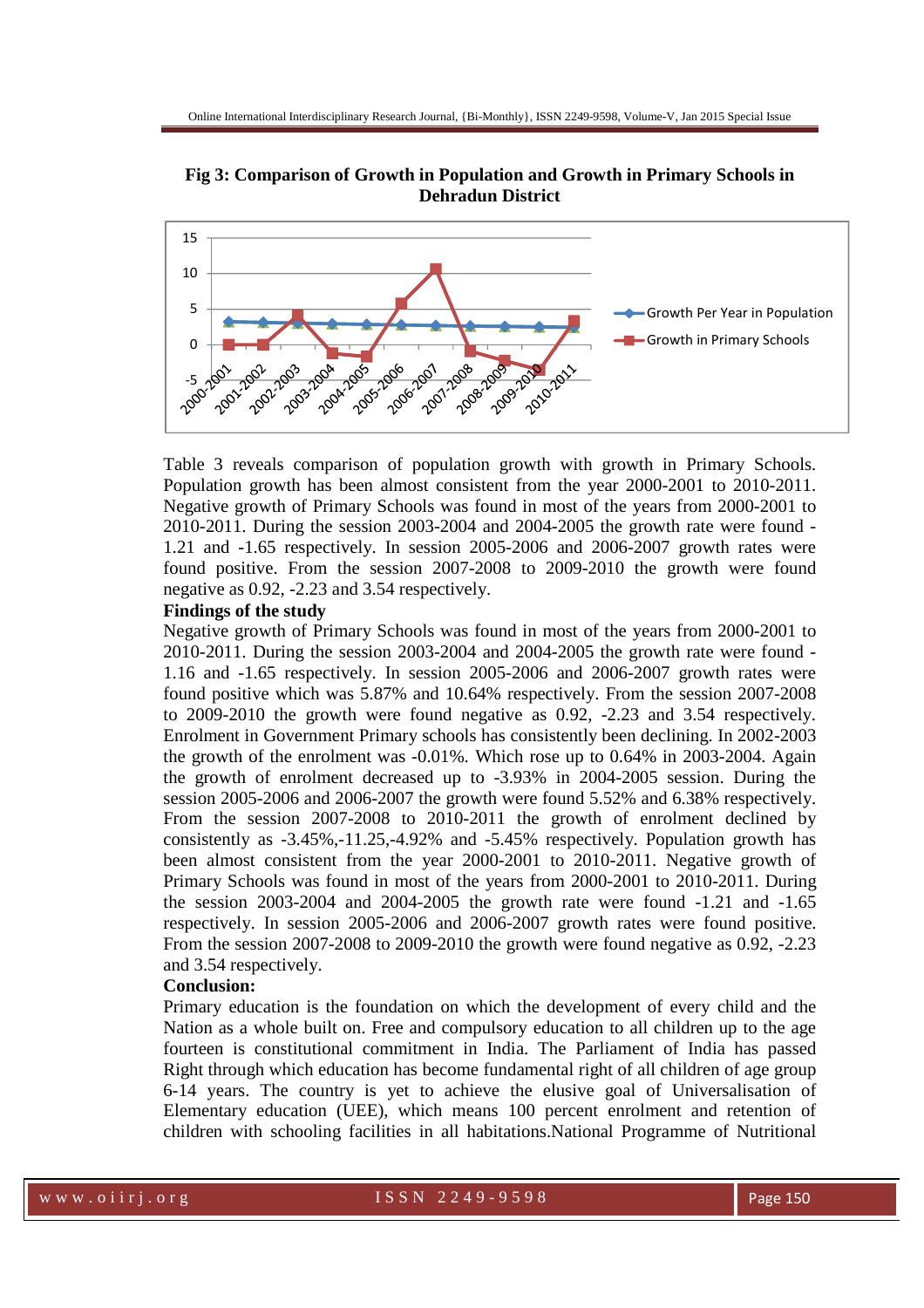support of Primary Education popularly known as the Mid-day-meal scheme was formally launched on the  $15<sup>th</sup>$  August 1995. The scheme envisaged every child in primary school to be provided cooked meal during the school hours with a maximum content of 450 calories and 12 gm of protein each day of school. Main objective of midday meal scheme was to increase enrolment in the primary schools. *Sarva Siksha Abhiyan* is also implemented as state's main programme for universalizing Elementary Education. Its overall goals include universal access and retention, bridging of gender and social category gaps in education and enhancement of learning levels of children. However, despite of all above initiatives taken by state and centre governments, the overall development of primary schools is not satisfactory. In the Present study researcher observed that government Primary schools in Dehradun District are not increasing. Negative growth rate of Primary schools was found in the study. Enrolment in Government Primary schools has consistently been declining. Population growth has been almost consistent from the year 2000-2001 to 2010-2011. Negative growth of Primary Schools was found in most of the years from 2000-2001 to 2010-2011. Government Primary schools are not increasing in comparison of Population. Government of India, Ministry of Human Resource Development, Department of School Education and Literacy (2013-14) also presents the overall condition of primary education system of Uttarakhand. According to this report; the enrolment in Government schools has consistently been declining at the primary level. The overall decline at primary level from the year 2008-09 is 19%. According to the state PPP cell, the enrolment level in government primary schools is continuously dropping due to lack of basic infrastructure, shortage of teaching staff, sub-standard quality of education. News18 Uttarakhand, (Monday, September 22, 2014) points out "what seems to have become a worrying trend in Uttarakhand, a primary school in Dehradun has only one student and two teachers". The school lies in Kalsi block. The school administration got a girl student admitted to this school from another nearby school so that it was not shut down due to dearth of students. Similarly in the same block, another school has merely 14 students with three teachers. The story is the same for several schools in the state capital as student's population in primary schools are declining. N.S. Sahani (April 5, 2014) Correspondent Hindustan times writes "Admission rush in private schools, but government schools 'chill out'**.** Mr. Sahani says there is an alarming situation for government primary Schools for decrease in enrolment. There are more than 1,300 government schools in Dehradun district facing no rush of admissions. On the basis of this study it is recommended that the goal of universal primary education can be achieved by robust system of accountability, eradication of corruption, quality assessment system, non political interference, and quality curriculum and teacher motivation.

#### **References:**

Kumar, G. P. (2013). *Why the state of India's primary education is shocking.* New Delhi: Firstpost.com.

Lakshmi, O. V. (2013). *Problems of students in Elementary Education.* Sri Padmavati Mahila Vishva Vidhyalaya Tirupati, Andra Pradesh, India.

Marie Lall. (2005). *The Challenges for India's Education System.*New Delhi, India.

Nanda, A. P. (2013). *Universalization of primary eduction in South Asia with special reference to Bangladesh.* Jawarlal Nehru University, New Delhi.